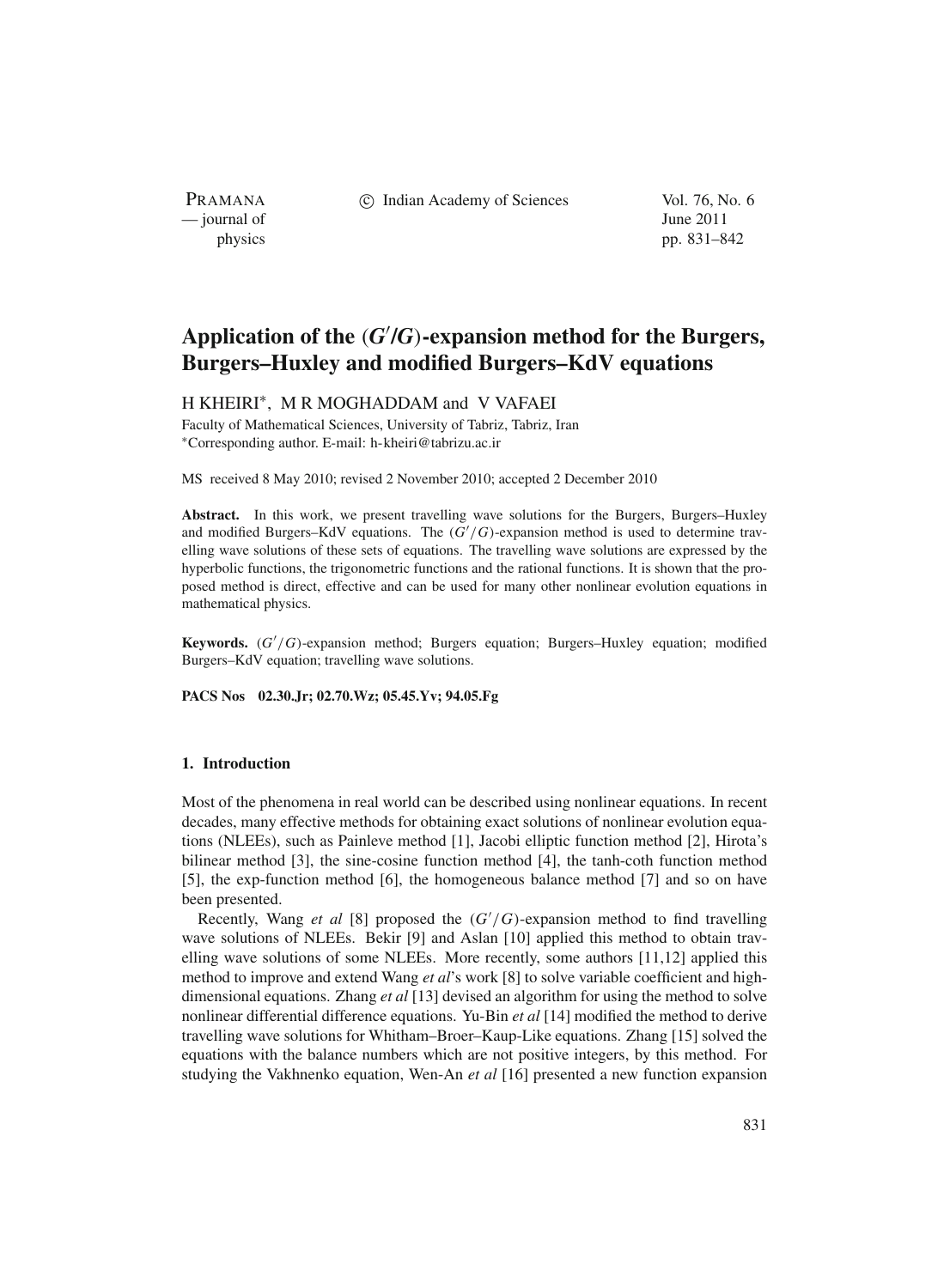method which can be thought of as the generalization of the  $(G'/G)$ -expansion method. Kheiri *et al* [17] applied this method for solving the combined and the double combined sinh-cosh-Gordon equations.

In this work, we apply the  $(G'/G)$ -expansion method to solve the Burgers, Burgers– Huxley and modified Burgers–KdV equations (mBKdV). The Burgers equation appears in various areas of applied mathematics, such as modelling of fluid dynamics, turbulence, boundary layer behaviour, shock wave formation and traffic flow. The Burgers–Huxley equation can be regarded as a model to describe the interaction between reaction mechanisms, convection effects and diffusion transports [18–20]. Many physical problems can be described by Burger–KdV and mBKdV equations. Typical examples are provided by the behaviour of long waves in shallow water and waves in plasmas. Mcintosh [21] demonstrated how to describe the average behaviour of travelling wave solution of mBKdV in the case of small dissipation.

# **2.** Description of the  $(G'/G)$ -expansion method

We assume the given nonlinear partial differential equation for  $u(x, t)$  to be in the form

$$
P(u, u_x, u_t, u_{xx}, u_{xt}, u_{tt}, \ldots) = 0,
$$
\n(1)

where  $P$  is a polynomial in its arguments. The essence of the  $(G'/G)$ -expansion method can be presented in the following steps:

*Step* 1. Find travelling wave solutions of eq. (1) by taking  $u(x, t) = U(\xi), \xi = x - ct$  and transform eq. (1) to the ordinary differential equation

$$
Q(U, U', U'', \ldots) = 0,\t\t(2)
$$

where prime denotes the derivative with respect to  $\xi$ .

*Step* 2. If possible, integrate eq. (2) term by term one or more times. This yields constant(s) of integration. For simplicity, the integration constant(s) can be set to zero.

*Step* 3. Introduce the solution  $U(\xi)$  of eq. (2) in the finite series form

$$
U(\xi) = \sum_{i=0}^{N} a_i \left( \frac{G'(\xi)}{G(\xi)} \right)^i,
$$
\n(3)

where  $a_i$  are real constants with  $a_N \neq 0$  to be determined, N is a positive integer to be determined. The function  $G(\xi)$  is the solution of the auxiliary linear ordinary differential equation

$$
G''(\xi) + \lambda G'(\xi) + \mu G(\xi) = 0,
$$
\n(4)

where  $\lambda$  and  $\mu$  are real constants to be determined.

*Step* 4. Determine *N*. This, usually, can be accomplished by balancing the linear term(s) of highest order with the highest order nonlinear term(s) in eq. (2).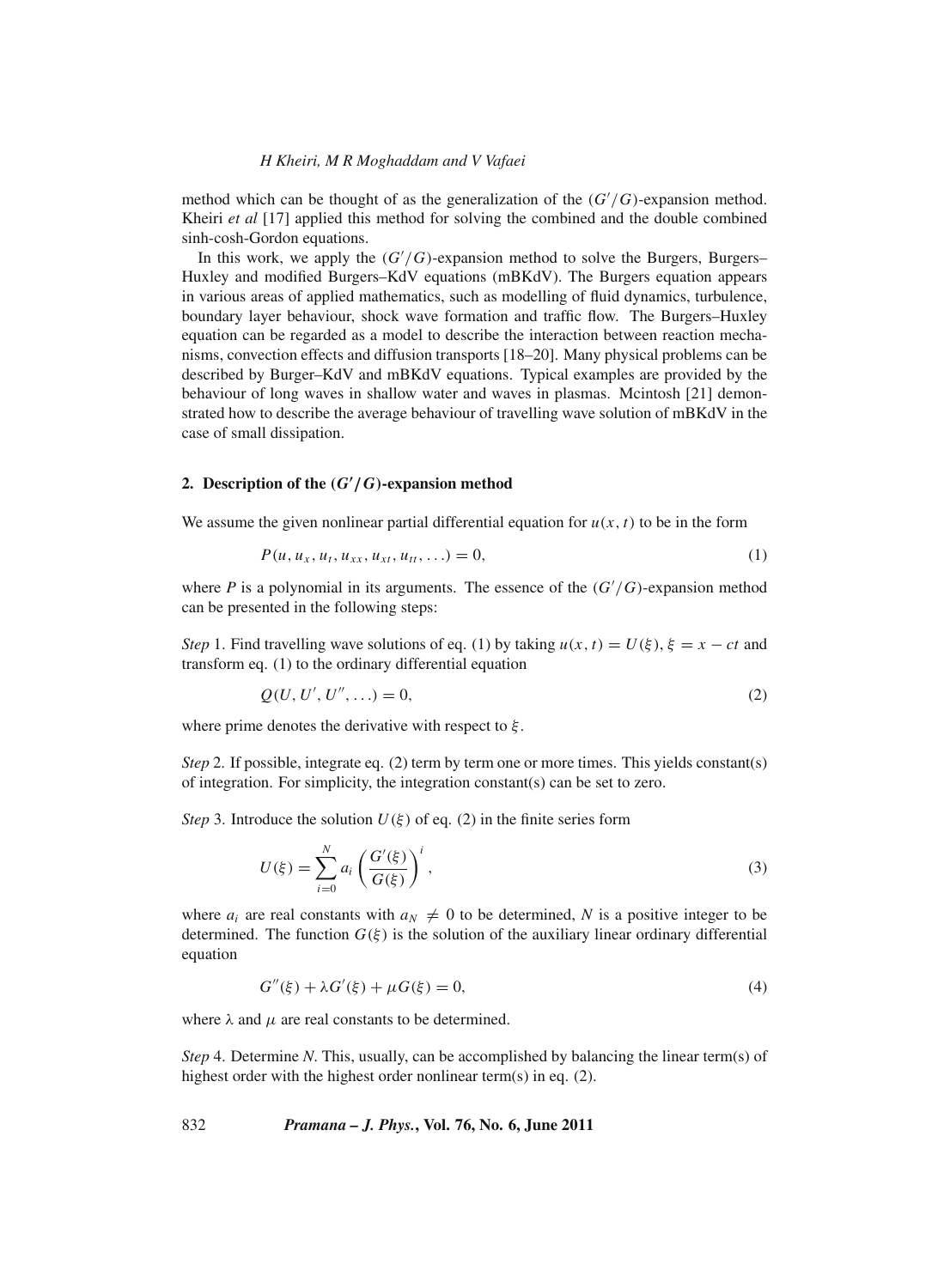# *Application of the* (*G* /*G*)*-expansion method*

*Step* 5. Substituting (3) together with (4) into eq. (2) yields an algebraic equation involving powers of  $(G'/G)$ . Equating the coefficients of each power of  $(G'/G)$  to zero gives a system of algebraic equations for  $a_i$ ,  $\lambda$ ,  $\mu$  and *c*. Then, we solve the system with the aid of a computer algebra system (CAS), such as Maple, to determine these constants. On the other hand, depending on the sign of the discriminant  $\Delta = \lambda^2 - 4\mu$ , the solutions of eq. (4) are well known for us. So, we can obtain exact solutions of eq. (1).

#### **3. Applications**

In this section, we apply the  $(G'/G)$ -expansion method to solve the Burgers, Burgers– Huxley and modified Burgers–KdV equations.

#### 3.1 *The Burgers equation*

The Burgers equation is presented as

$$
u_t + u u_x = u_{xx}.\tag{5}
$$

We make the transformation  $u(x, t) = U(\xi)$ ,  $\xi = x - ct$ . Then we get

$$
-cU' + UU' - U'' = 0,\t\t(6)
$$

where prime denotes the derivative with respect to  $\xi$ .

By one time integrating with respect to  $\xi$ , eq. (6) becomes

$$
-cU + \frac{1}{2}U^2 - U' + D = 0,\t\t(7)
$$

where *D* is the integration constant. Balancing *U'* with  $U^2$  gives  $N = 1$ . Therefore, we can write the solution of eq. (7) in the form

$$
U(\xi) = a_0 + a_1 \left(\frac{G'}{G}\right), \qquad a_1 \neq 0. \tag{8}
$$

By eqs (4) and (8) we derive

$$
U^{2}(\xi) = a_{1}^{2} \left(\frac{G'}{G}\right)^{2} + 2a_{0}a_{1} \left(\frac{G'}{G}\right) + a_{0}^{2},
$$
\n(9)

$$
U'(\xi) = -a_1 \left(\frac{G'}{G}\right)^2 - a_1 \lambda \left(\frac{G'}{G}\right) - a_1 \mu.
$$
\n(10)

Substituting eqs (8)–(10) into eq. (7), setting the coefficients of  $(G'/G)^i$  ( $i = 0, 1, 2$ ) to zero, we obtain a system of algebraic equations for  $a_0$ ,  $a_1$ ,  $c$ ,  $\lambda$  and  $\mu$  as follows:

$$
\left(\frac{G'}{G}\right)^0: \quad -ca_0 + \frac{1}{2}a_0^2 + a_1\mu + D = 0,
$$
\n
$$
\left(\frac{G'}{G}\right)^1: \quad -ca_1 + a_0a_1 + a_1\lambda = 0,
$$
\n
$$
\left(\frac{G'}{G}\right)^2: \quad \frac{1}{2}a_1^2 + a_1 = 0.
$$
\n(11)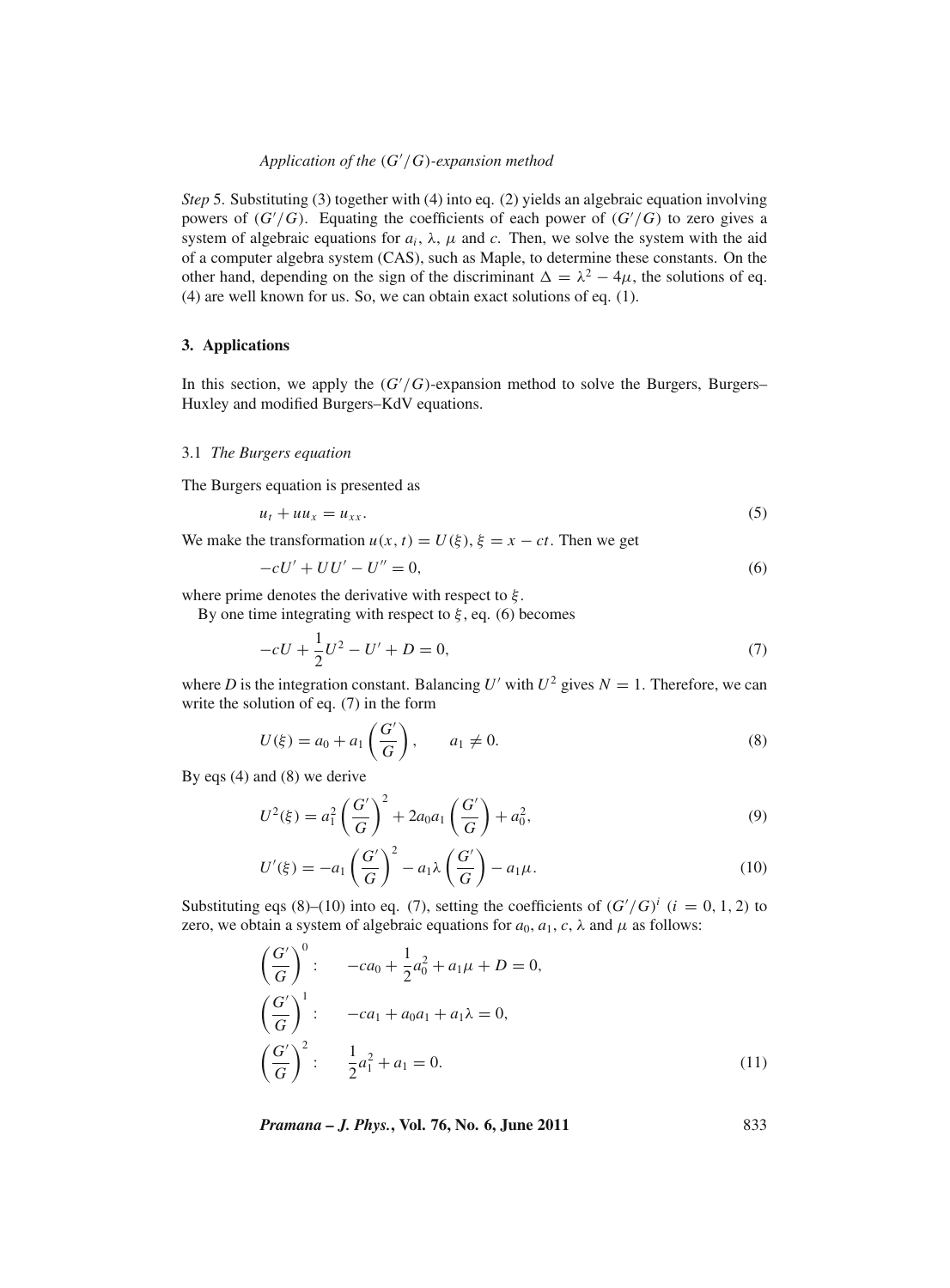Solving this system by Maple gives

$$
a_0 = -\lambda \pm \sqrt{\lambda^2 - 4\mu + 2D}, \quad a_1 = -2, \quad c = \pm \sqrt{\lambda^2 - 4\mu + 2D}.
$$
 (12)

Substituting the solution set (12) and the corresponding solutions of (4) into (8), we have the solutions of eq. (7) as follows:

When  $\lambda^2 - 4\mu > 0$ , we obtain the hyperbolic function travelling wave solutions

$$
U_1(\xi) = \pm \sqrt{\lambda^2 - 4\mu + 2D} - \sqrt{\lambda^2 - 4\mu} \times \left( \frac{C_1 \sinh \frac{1}{2} \sqrt{\lambda^2 - 4\mu} \xi + C_2 \cosh \frac{1}{2} \sqrt{\lambda^2 - 4\mu} \xi}{C_1 \cosh \frac{1}{2} \sqrt{\lambda^2 - 4\mu} \xi + C_2 \sinh \frac{1}{2} \sqrt{\lambda^2 - 4\mu} \xi} \right),
$$
(13)

where  $\xi = x \pm \sqrt{\lambda^2 - 4\mu + 2Dt}$ .

When  $\lambda^2 - 4\mu < 0$ , we obtain the trigonometric function travelling wave solutions

$$
U_2(\xi) = \pm \sqrt{\lambda^2 - 4\mu + 2D} - \sqrt{4\mu - \lambda^2}
$$
  
 
$$
\times \left( \frac{-C_1 \sin \frac{1}{2} \sqrt{4\mu - \lambda^2} \xi + C_2 \cos \frac{1}{2} \sqrt{4\mu - \lambda^2} \xi}{C_1 \cos \frac{1}{2} \sqrt{4\mu - \lambda^2} \xi + C_2 \sin \frac{1}{2} \sqrt{4\mu - \lambda^2} \xi} \right),
$$
 (14)

where  $\xi = x \pm \sqrt{\lambda^2 - 4\mu + 2Dt}$ .

When  $\lambda^2 - 4\mu = 0$ , we obtain the rational function solutions

$$
U_3(\xi) = \pm \sqrt{2D} - \frac{2C_2}{C_1 + C_2 \xi},\tag{15}
$$

where  $\xi = x \mp \sqrt{2Dt}$ .

In solutions  $U_i(\xi)$  ( $i = 1, 2, 3$ ),  $C_1$  and  $C_2$  are left as free parameters. It is obvious that hyperbolic, trigonometric and rational solutions were obtained by using the  $(G'/G)$ expansion method, whereas only hyperbolic solutions were obtained in [18] and hyperbolic and trigonometric solutions in [19].

In particular, if we take  $C_1 \neq 0$  and  $C_2 = D = 0$ , then  $U_1$  becomes

$$
U_1(\xi) = c \left( 1 - \tanh\left(\frac{c}{2}\xi\right) \right),\tag{16}
$$

and  $U_2$  becomes

$$
U_2(\xi) = c \left( 1 + \tan \left( \frac{c}{2} \xi \right) \right). \tag{17}
$$

We observe that the results  $(15)$ – $(17)$  in Wazwaz [19] are particular cases of our results (13) and (14). Then our solutions are more general. The behaviour of exact travelling wave solutions of eq. (5) are shown in figure 1.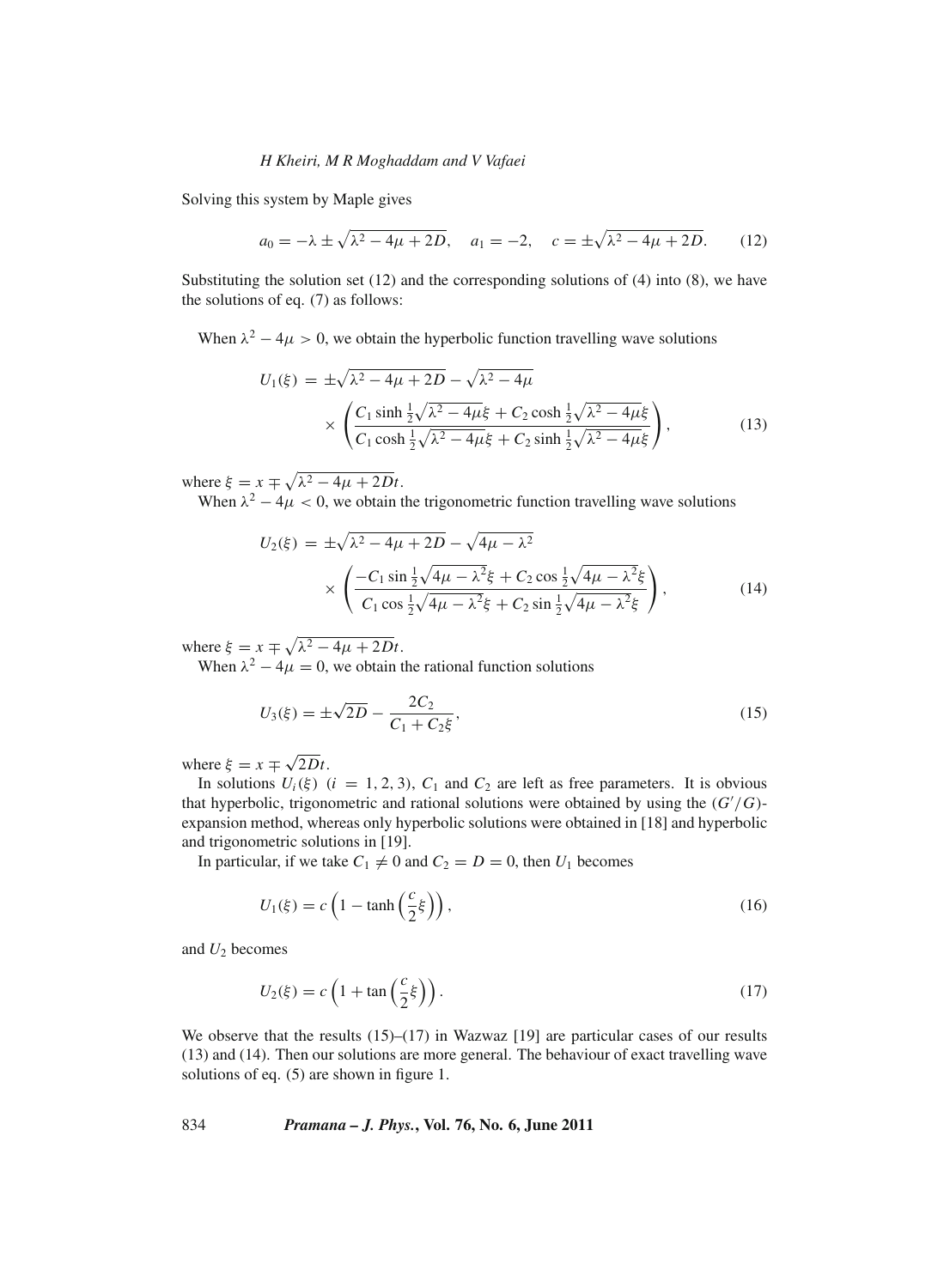*Application of the* (*G* /*G*)*-expansion method*



**Figure 1.** The graphs of exact travelling wave solutions of (**a**) eq. (16) and (**b**) eq. (17).

## 3.2 *The Burgers–Huxley equation*

Now, let us consider the following Burgers–Huxley equation in the form

$$
u_t = u_{xx} + uu_x + u(k - u)(u - 1), \quad k \neq 0.
$$
 (18)

We make the transformation  $u(x, t) = U(\xi), \xi = x - ct$ . Then we get

$$
cU' + UU' + U'' + U(k - U)(U - 1) = 0,
$$
\n(19)

where prime denotes the derivative with respect to  $\xi$ . Balancing *U''* with  $U^3$  gives  $N = 1$ . Therefore, we can write the solution of eq. (19) in the form

$$
U(\xi) = a_0 + a_1 \left(\frac{G'}{G}\right), \quad a_1 \neq 0.
$$
 (20)

By using eqs (4) and (19) we have

$$
U'(\xi) = -a_1 \left(\frac{G'}{G}\right)^2 - a_1 \lambda \left(\frac{G'}{G}\right) - a_1 \mu,\tag{21}
$$

$$
U''(\xi) = 2a_1 \left(\frac{G'}{G}\right)^3 + 3a_1 \lambda \left(\frac{G'}{G}\right)^2 + (a_1 \lambda^2 + 2a_1 \mu) \left(\frac{G'}{G}\right) + a_1 \lambda \mu, \quad (22)
$$

$$
U^{2}(\xi) = a_{1}^{2} \left(\frac{G'}{G}\right)^{2} + 2a_{0}a_{1} \left(\frac{G'}{G}\right) + a_{0}^{2}, \qquad (23)
$$

$$
U^{3}(\xi) = a_{1}^{3} \left(\frac{G'}{G}\right)^{3} + 3a_{0}a_{1}^{2} \left(\frac{G'}{G}\right)^{2} + 3a_{0}^{2}a_{1} \left(\frac{G'}{G}\right) + a_{0}^{3}.
$$
 (24)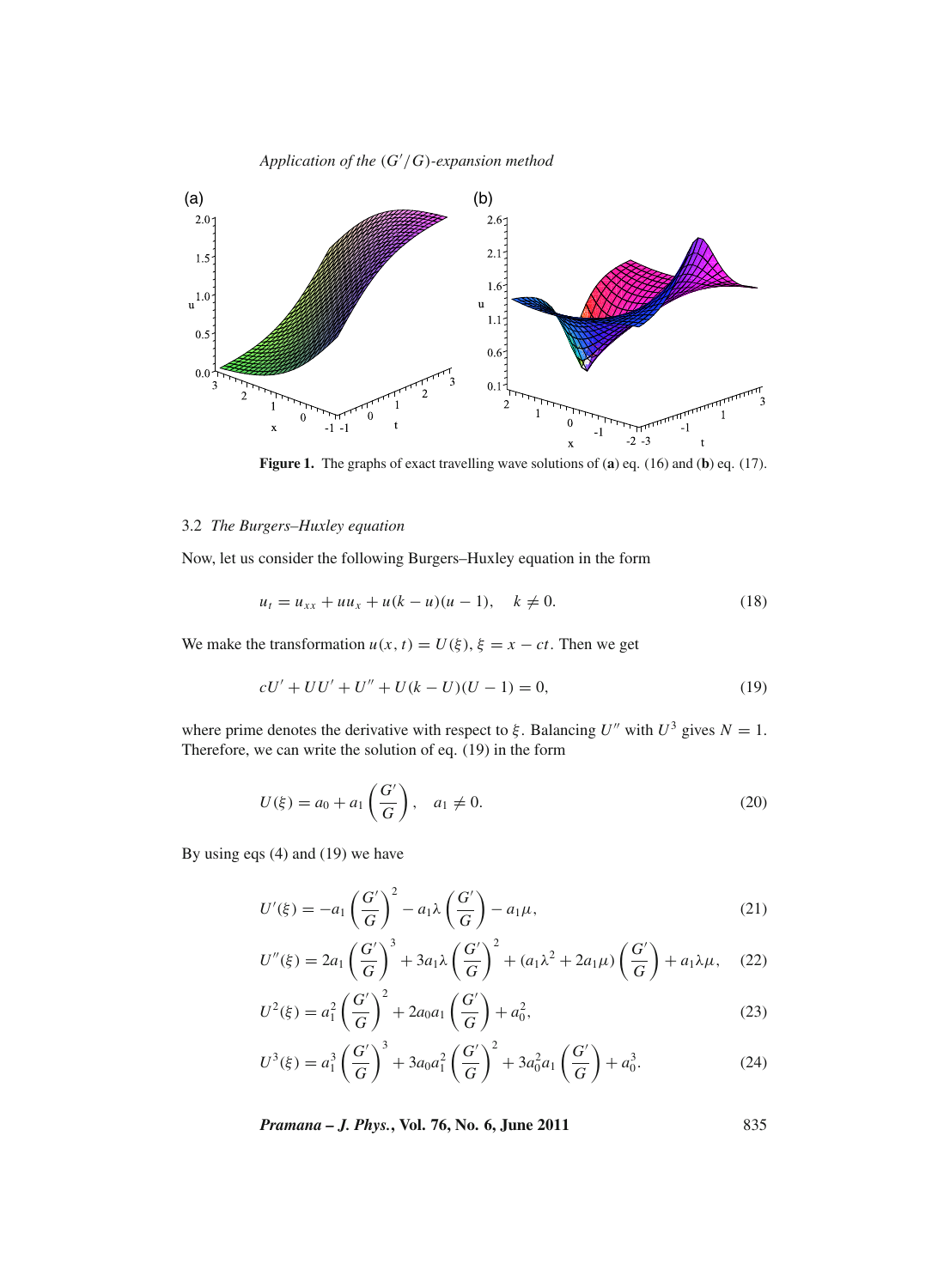Substituting eqs (20)–(24) into (19), setting coefficients of  $(G'/G)^i$  ( $i = 0, 1, 2, 3$ ) to zero, we obtain a system of nonlinear algebraic equations  $a_0$ ,  $a_1$ ,  $c$ ,  $\lambda$  and  $\mu$  as follows:

$$
\left(\frac{G'}{G}\right)^0: a_1\lambda\mu - a_0^3 + a_0^2 - ca_1\mu - a_0a_1\mu + ka_0^2 - ka_0 = 0,
$$
\n
$$
\left(\frac{G'}{G}\right)^1: a_1\lambda^2 + 2a_1\mu + 2a_0a_1 - 3a_0^2a_1 - a_1^2\mu - ka_1 - ca_1\lambda - a_0a_1\lambda + 2ka_0a_1 = 0,
$$
\n
$$
\left(\frac{G'}{G}\right)^2: a_1^2 + 3a_1\lambda - 3a_0a_1^2 - ca_1 - a_0a_1 - a_1^2\lambda + ka_1^2 = 0,
$$
\n
$$
\left(\frac{G'}{G}\right)^3: 2a_1 - a_1^3 - a_1^2 = 0.
$$
\n(25)

Solving this system by Maple gives

$$
a_0 = \frac{\lambda + 1}{2}, \quad a_1 = 1, \quad c = k - 1, \quad \mu = \frac{\lambda^2 - 1}{4}, \tag{26}
$$

$$
a_0 = \frac{\lambda + k}{2}, \quad a_1 = 1, \quad c = 1 - k, \quad \mu = \frac{\lambda^2 - k^2}{4}, \tag{27}
$$

$$
a_0 = \frac{\lambda + k + 1}{2}, \quad a_1 = 1, \quad c = -k - 1, \quad \mu = \frac{\lambda^2 - (k - 1)^2}{4}, \tag{28}
$$

$$
a_0 = \frac{1}{2} - \lambda, \quad a_1 = -2, \quad c = \frac{1 - 4k}{2}, \quad \mu = \frac{1}{4} \left( \lambda^2 - \frac{1}{4} \right), \tag{29}
$$

$$
a_0 = \frac{k}{2} - \lambda
$$
,  $a_1 = -2$ ,  $c = \frac{k-4}{2}$ ,  $\mu = \frac{1}{4} \left( \lambda^2 - \frac{k^2}{4} \right)$ , (30)

$$
a_0 = \frac{k+1}{2} - \lambda
$$
,  $a_1 = -2$ ,  $c = \frac{k+1}{2}$ ,  $\mu = \frac{1}{4} \left( \lambda^2 - \frac{(k-1)^2}{4} \right)$ . (31)

Substituting the solutions set  $(26)$ – $(31)$  and the corresponding solutions of eq. (4) into eq. (20), we have the solutions of eq. (19) as follows:

When  $\lambda^2 - 4\mu > 0$ , we obtain the hyperbolic function travelling wave solutions

$$
U_1(\xi) = \frac{1}{2} + \frac{1}{2} \left( \frac{C_1 \sinh \frac{1}{2} \xi + C_2 \cosh \frac{1}{2} \xi}{C_1 \cosh \frac{1}{2} \xi + C_2 \sinh \frac{1}{2} \xi} \right),
$$
(32)

where  $\xi = x - (k-1)t$  and

$$
U_2^{\pm}(\xi) = \frac{k}{2} + \frac{|k|}{2} \left( \frac{C_1 \sinh \frac{|k|}{2} \xi + C_2 \cosh \frac{|k|}{2} \xi}{C_1 \cosh \frac{|k|}{2} \xi + C_2 \sinh \frac{|k|}{2} \xi} \right),\tag{33}
$$

where  $\xi = x - (1 - k)t$ , the solution  $U_2^+(\xi)$  (resp.  $U_2^-(\xi)$ ) corresponds to  $k > 0$  (resp.  $k < 0$ ) and

$$
U_3^{\pm}(\xi) = \frac{k+1}{2} + \frac{|k-1|}{2} \left( \frac{C_1 \sinh \frac{|k-1|}{2} \xi + C_2 \cosh \frac{|k-1|}{2} \xi}{C_1 \cosh \frac{|k-1|}{2} \xi + C_2 \sinh \frac{|k-1|}{2} \xi} \right),\tag{34}
$$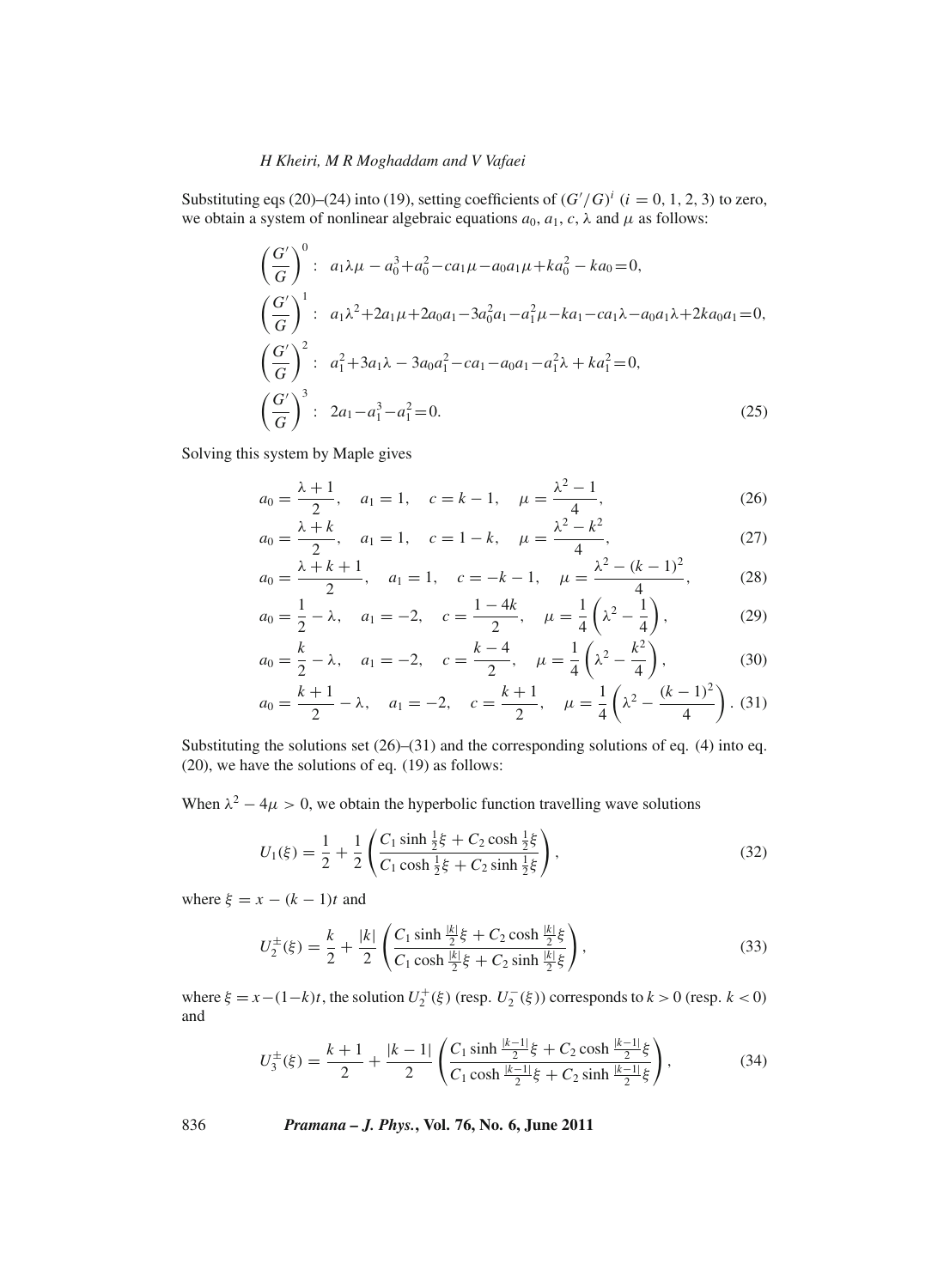# *Application of the* (*G* /*G*)*-expansion method*

where  $\xi = x + (k+1)t$ , the solution  $U_3^+(\xi)$  (resp.  $U_3^-(\xi)$ ) corresponds to  $k \ge 1$  (resp.  $k < 1$ ) and

$$
U_4(\xi) = \frac{1}{2} - \frac{1}{2} \left( \frac{C_1 \sinh \frac{1}{4}\xi + C_2 \cosh \frac{1}{4}\xi}{C_1 \cosh \frac{1}{4}\xi + C_2 \sinh \frac{1}{4}\xi} \right),
$$
(35)

where  $\xi = x - \frac{1-4k}{2}t$ , and

$$
U_5^{\pm}(\xi) = \frac{k}{2} - \frac{|k|}{2} \left( \frac{C_1 \sinh \frac{|k|}{4} \xi + C_2 \cosh \frac{|k|}{4} \xi}{C_1 \cosh \frac{|k|}{4} \xi + C_2 \sinh \frac{|k|}{4} \xi} \right),\tag{36}
$$

where  $\xi = x - \frac{k-4}{2}t$ , the solution  $U_5^+(\xi)$  (resp.  $U_5^-(\xi)$ ) corresponds to  $k > 0$  (resp.  $k < 0$ ) and

$$
U_6^{\pm}(\xi) = \frac{k+1}{2} - \frac{|k-1|}{2} \left( \frac{C_1 \sinh \frac{|k-1|}{4} \xi + C_2 \cosh \frac{|k-1|}{4} \xi}{C_1 \cosh \frac{|k-1|}{4} \xi + C_2 \sinh \frac{|k-1|}{4} \xi} \right),\tag{37}
$$

where  $\xi = x - \frac{k+1}{2}t$ , the solution  $U_6^+(\xi)$  (resp.  $U_6^-(\xi)$ ) corresponds to  $k \ge 1$  (resp.  $k < 1$ ).

When  $\lambda^2 - 4\mu = 0$ , according to eqs (28) and (31) we have  $k = 1$ . Hence, we obtain the rational function solutions

$$
U_7(\xi) = 1 + \frac{C_2}{C_1 + C_2 \xi},\tag{38}
$$

where  $\xi = x + 2t$ , and

$$
U_8(\xi) = 1 - \frac{2C_2}{C_1 + C_2\xi},\tag{39}
$$

where  $\xi = x - t$ .

In solutions  $U_i(\xi)$  ( $i = 1, ..., 8$ ),  $C_1$  and  $C_2$  are left as free parameters. It is obvious that hyperbolic and rational solutions are obtained by using the (*G* /*G*)-expansion method, whereas only hyperbolic solutions were obtained in [19].

In particular, if we take  $C_1 \neq 0$  and  $C_2 = 0$ , then  $U_i$   $(i = 1, ..., 6)$  become

$$
U_1(\xi) = \frac{1}{2} \left( 1 + \tanh\left(\frac{1}{2}\xi\right) \right),\tag{40}
$$

$$
U_2(\xi) = \frac{k}{2} \left( 1 + \tanh\left(\frac{k}{2}\xi\right) \right),\tag{41}
$$

$$
U_3(\xi) = \frac{k+1}{2} + \frac{k-1}{2} \tanh\left(\frac{k-1}{2}\xi\right),\tag{42}
$$

$$
U_4(\xi) = \frac{1}{2} \left( 1 - \tanh\left(\frac{1}{4}\xi\right) \right),\tag{43}
$$

$$
U_5(\xi) = \frac{k}{2} \left( 1 - \tanh\left(\frac{k}{4}\xi\right) \right),\tag{44}
$$

$$
U_6(\xi) = \frac{k+1}{2} - \frac{k-1}{2} \tanh\left(\frac{k-1}{4}\xi\right). \tag{45}
$$

*Pramana – J. Phys.***, Vol. 76, No. 6, June 2011** 837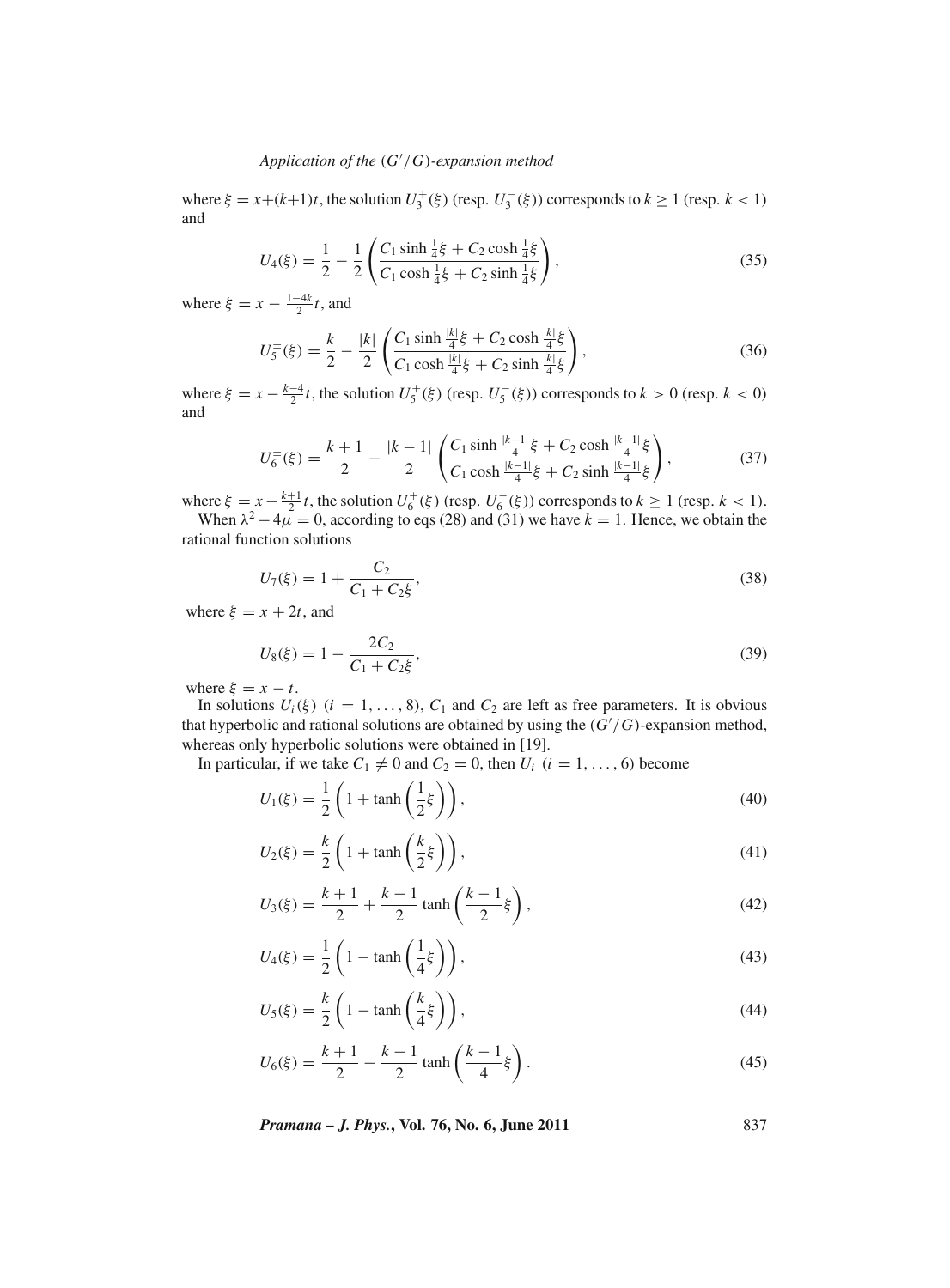For comparison, we observe that our solutions (32)–(37) include the solutions (40)–(42) of Wazwaz [19]. Therefore, our solutions contain the results of [19]. The behaviour of exact travelling wave solutions are shown in figure 2.



**Figure 2.** The graphs of exact travelling wave solutions of (**a**) eq. (40), (**b**) eq. (41), (**c**) eq. (42), (**d**) eq. (43), (**e**) eq. (44) and (**f**) eq. (45) with *k* = 2.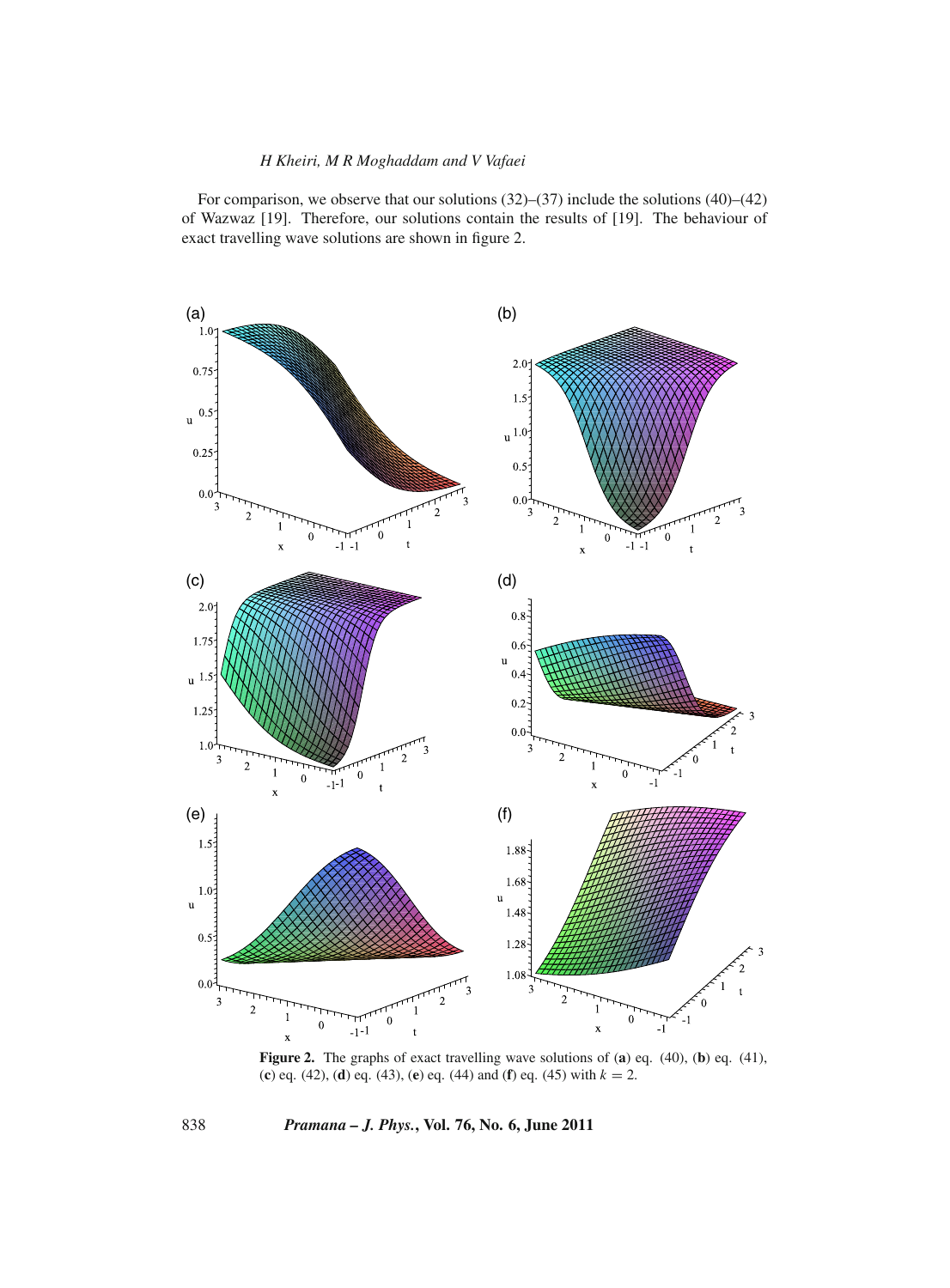# *Application of the* (*G* /*G*)*-expansion method*

### 3.3 *The modified Burgers–KdV equation*

We next consider the modified Burgers–KdV equation

$$
u_t + pu^2 u_x + qu_{xx} - ru_{xxx} = 0,
$$
\n(46)

where  $p$ ,  $q$  and  $r$  are real constants. When  $q = 0$ , the modified Burgers–KdV equation reduces to the modified KdV equation. During the past several years, many have done research on travelling wave solution of the mBKdV equation. Mcintosh [21] demonstrated how to describe the average behaviour of travelling wave solution of eq. (46) during small dissipation. Jacobs and co-workers investigated the limit when *r* and *q* approached zero and the ratio  $r/q^2$  remained constant, thus balancing the dissipation and dispersion in balance [22]. In the limit, it was shown that the travelling wave solutions of eq. (46) approach a shock wave solution. To determine the travelling wave solution of eq. (46), we make the transformation  $u(x, t) = U(\xi), \xi = x - ct$ . Then we get

$$
-cU' + pU^2U' + qU'' - rU''' = 0.
$$
\n(47)

By integration with respect to  $\xi$  in eq. (47), we get

$$
-cU + \frac{p}{3}U^3 + qU' - rU'' = 0.
$$
\n(48)

Balancing *U''* with  $U^3$  gives  $N = 1$ . Therefore, we can write the solution of eq. (48) in the form

$$
U(\xi) = a_0 + a_1 \left(\frac{G'}{G}\right), \quad a_1 \neq 0.
$$
 (49)

By using eqs (4) and (48) we have

$$
U'(\xi) = -a_1 \left(\frac{G'}{G}\right)^2 - a_1 \lambda \left(\frac{G'}{G}\right) - a_1 \mu,\tag{50}
$$

$$
U''(\xi) = 2a_1 \left(\frac{G'}{G}\right)^3 + 3a_1 \lambda \left(\frac{G'}{G}\right)^2 + (a_1 \lambda^2 + 2a_1 \mu) \left(\frac{G'}{G}\right) + a_1 \lambda \mu, \quad (51)
$$

$$
U^{3}(\xi) = a_{1}^{3} \left(\frac{G'}{G}\right)^{3} + 3a_{0}a_{1}^{2} \left(\frac{G'}{G}\right)^{2} + 3a_{0}^{2}a_{1} \left(\frac{G'}{G}\right) + a_{0}^{3}.
$$
 (52)

Substituting eqs (49)–(52) into (48), setting coefficients of  $(G'/G)^i$  ( $i = 0, 1, 2, 3$ ) to zero, we obtain a system of nonlinear algebraic equations  $a_0$ ,  $a_1$ ,  $c$ ,  $\lambda$  and  $\mu$  as follows:

$$
\left(\frac{G'}{G}\right)^0: -ca_0 + \frac{1}{3}pa_0^3 - qa_1\mu - ra_1\lambda\mu = 0,
$$
\n(53)

$$
\left(\frac{G'}{G}\right)^1: -ca_1 + pa_0^2a_1 - qa_1\lambda - ra_1\lambda^2 - 2ra_1\mu = 0,
$$
\n(54)

$$
\left(\frac{G'}{G}\right)^2: \ \ pa_0 a_1^2 - q a_1 - 3r a_1 \lambda = 0,\tag{55}
$$

$$
\left(\frac{G'}{G}\right)^3: \ \frac{1}{3}pa_1^3 - 2ra_1 = 0. \tag{56}
$$

*Pramana – J. Phys.***, Vol. 76, No. 6, June 2011** 839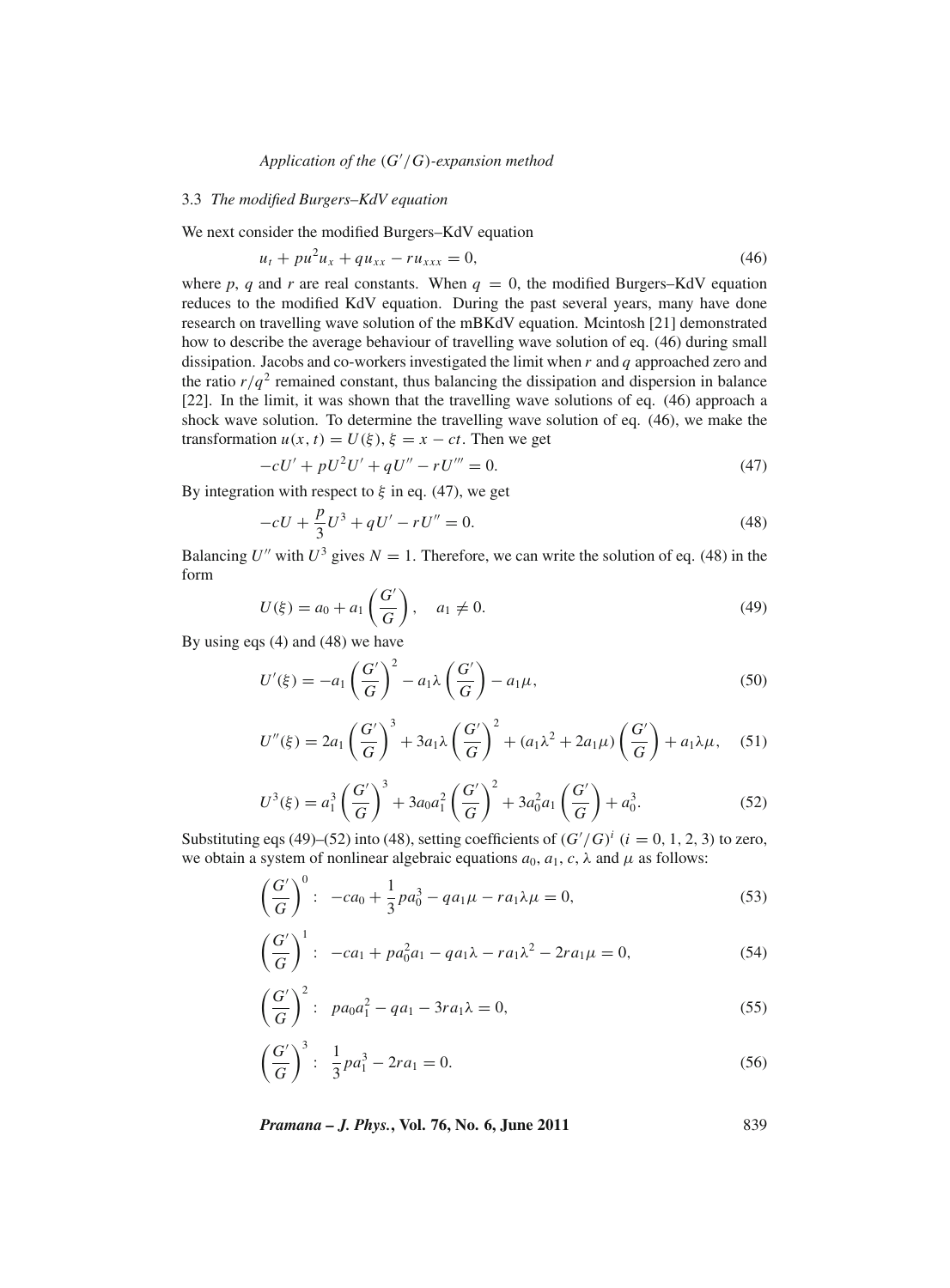Solving this system by Maple gives

$$
a_0 = \pm \frac{q + 3r\lambda}{\sqrt{6rp}}, \quad a_1 = \pm \sqrt{\frac{6r}{p}}, \quad c = \frac{2q^2}{9r}, \n\mu = \frac{1}{4} \left( \lambda^2 - \left( \frac{q}{3r} \right)^2 \right), \quad rp > 0.
$$
\n(57)

Substituting the solution set (57) and the corresponding solutions of (4) into (49), we have the solutions of eq. (48) as follows:

When  $\lambda^2 - 4\mu > 0$ , we obtain the hyperbolic function travelling wave solutions

$$
U_1^{\pm}(\xi) = \pm \sqrt{\frac{r}{6p}} \left( \frac{q}{r} + \left| \frac{q}{r} \right| \left( \frac{C_1 \sinh \frac{1}{6} |\frac{q}{r}| \xi + C_2 \cosh \frac{1}{6} |\frac{q}{r}| \xi}{C_1 \cosh \frac{1}{6} |\frac{q}{r}| \xi + C_2 \sinh \frac{1}{6} |\frac{q}{r}| \xi} \right) \right),
$$
(58)

where  $\xi = x - \frac{2q^2}{9r}t$ , the solutions  $U_1^+(\xi)$  (resp.  $U_1^-(\xi)$ ) corresponds to  $rq > 0$  (resp.  $rq <$ 0).

When  $\lambda^2 - 4\mu = 0$ , according to eq. (57) we have  $q = 0$ . Hence, we obtain the rational function solutions

$$
U_2(\xi) = \pm \sqrt{\frac{6r}{p} \frac{C_2}{C_1 + C_2 \xi}},
$$
\n(59)

where  $\xi = x$ , for modified KdV equation. In solutions  $U_i(\xi)$  ( $i = 1, 2$ ),  $C_1$  and  $C_2$  are left as free parameters. It is obvious that hyperbolic and rational solutions are obtained by using the  $(G'/G)$ -expansion method.

Using different values for  $C_1$ ,  $C_2$ ,  $p$ ,  $q$  and  $r$  we can obtain new solutions. For instance, if we take  $C_1 \neq 0$ ,  $C_2 = 0$  and  $q = 6r$  then  $U_1^+$  becomes

$$
U_1^+(\xi) = \pm \sqrt{\frac{6r}{p}} (1 + \tanh \xi), \quad \xi = x - 8rt.
$$
 (60)

If we take  $C_1 = 0$ ,  $C_2 \neq 0$  and  $q = 6r$  then  $U_1^+$  becomes

$$
U_1^+(\xi) = \pm \sqrt{\frac{6r}{p}} (1 + \coth \xi), \quad \xi = x - 8rt.
$$
 (61)

If we take  $C_1 = 0$ ,  $C_2 \neq 0$  and  $q = 12r$ , then  $U_1^+$  becomes

$$
U_1^+(\xi) = \pm \sqrt{\frac{6r}{p}} (2 + \tanh \xi + \coth \xi), \quad \xi = x - 32rt.
$$
 (62)

For comparison, we observe that our solution (58) includes the solutions (4.11)–(4.13) of Bekir [23]. Then our solutions are more general. It is worth noting that our rational solution (59) not derived in [23]. The behaviour of exact travelling wave solutions are shown in figure 3.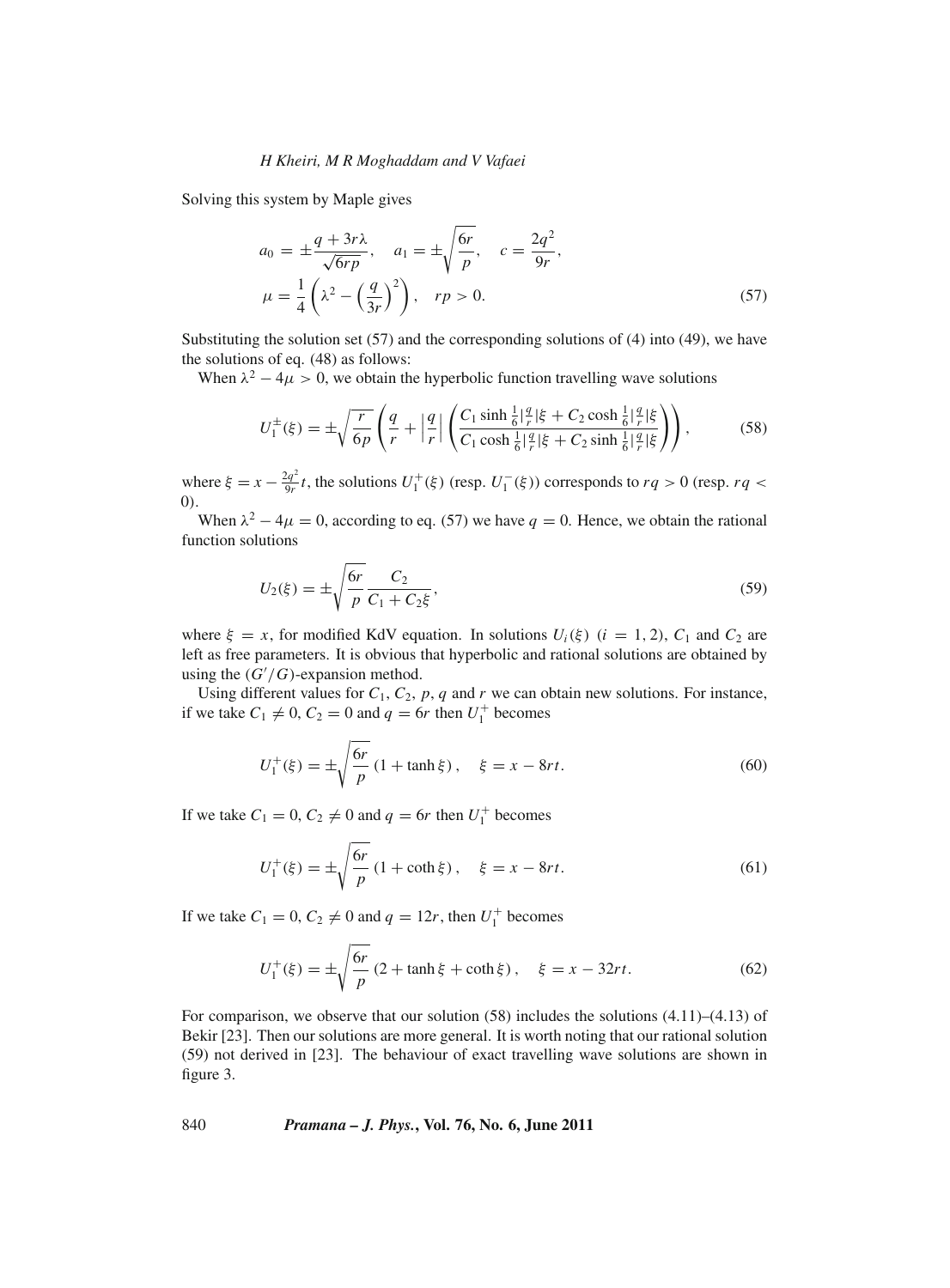

**Figure 3.** The graphs of exact travelling wave solutions of (**a**) eq. (60), (**b**) eq. (61) and (**c**) eq. (62) with  $r = \frac{1}{4}$  and  $p = 1$ .

### **4. Conclusions**

In this paper, an implementation of the  $(G'/G)$ -expansion method is given by applying it to three nonlinear equations to illustrate the validity and advantages of the method. As a result, hyperbolic function solutions, trigonometric function solutions and rational function solutions with parameters are obtained. The obtained solutions with free parameters may be important to explain some physical phenomena. The paper shows that the devised algorithm is effective and can be used for many other NLEEs in mathematical physics.

#### **References**

- [1] J Weiss, M Tabor and G Carnevale, *J. Math. Phys.* **24**, 522 (1983)
- [2] G T Liu and T Y Fan, *Phys. Lett.* **A345**, 161 (2005)
- [3] R Hirota, *The direct method in soliton theory* (Cambridge University Press, Cambridge, 2004)
- [4] A M Wazwaz, *Appl. Math. Comput.* **150**, 365 (2004)